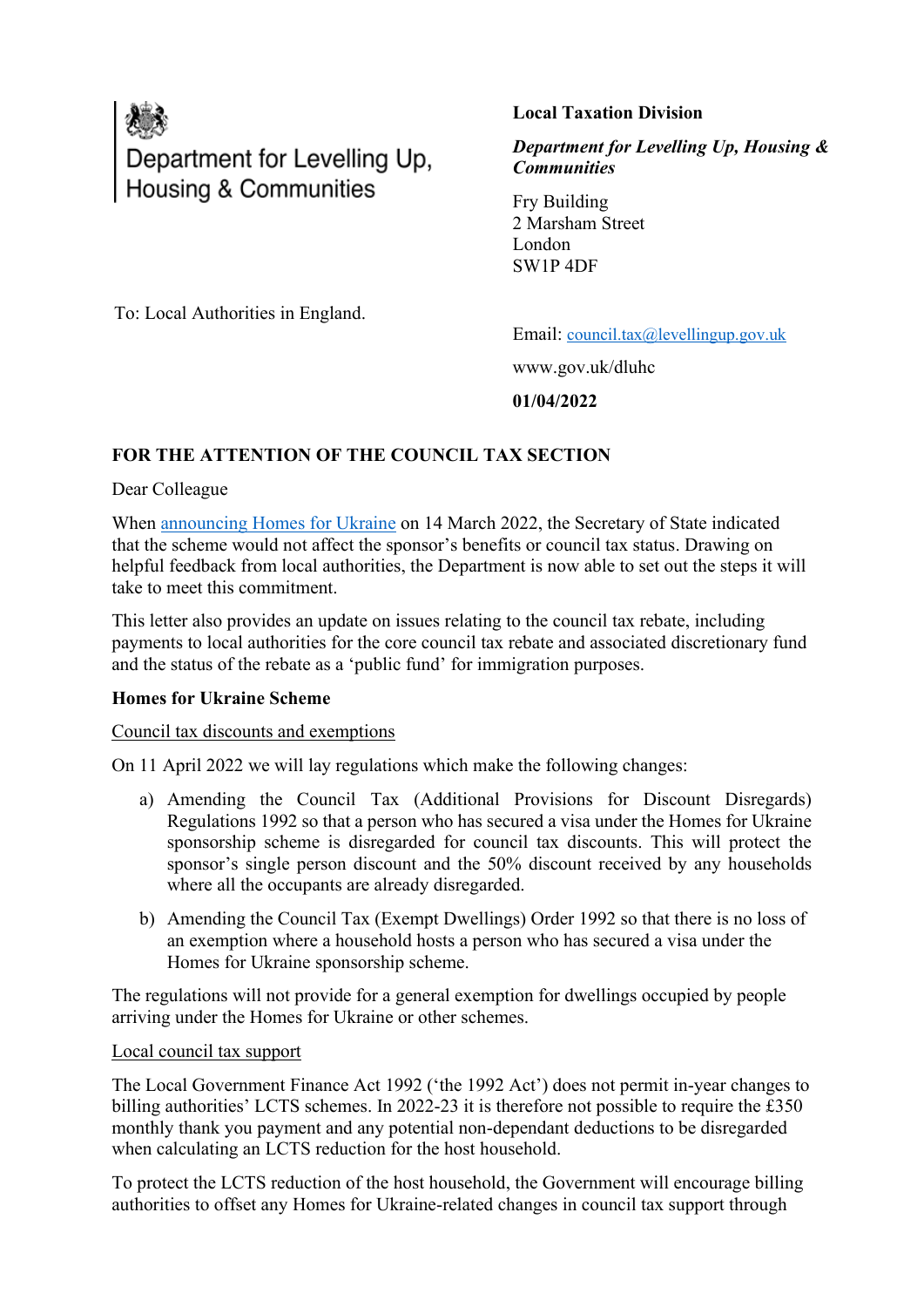discretionary discounts made under s13A(1)(c) of the 1992 Act. To facilitate this, we will shortly revoke [the Collection Fund \(Council Tax reductions\) \(England\) Directions 2013](https://assets.publishing.service.gov.uk/government/uploads/system/uploads/attachment_data/file/142645/130315_-_Direction_-_Discretionary_discounts_under_Section_13A_-_FINAL.pdf) and replace them with directions specifying that where a discount is provided to offset an increase in liability resulting from a Homes for Ukraine thank you payment or non-dependant deduction no billing authority payment need be made into the collection fund.

All other provisions in the directions will remain unchanged. The net impact of this measure will be that billing authorities and major preceptors will receive the same amount of income as if there had been no Homes for Ukraine-related impact on the LCTS claim during 2022-23.

Persons arriving from Ukraine via the Homes for Ukraine and other schemes will have access to local council tax support in cases of financial hardship and it will be open to billing authorities to provide discretionary discounts where they consider this appropriate.

### **Council Tax Rebate**

### Billing authority allocations

On 30 March 2022, the Department made payments to billing authorities covering the full allocation for the core council tax rebate and associated discretionary fund. Annexe A to this letter is the Grant Determination (No.31/6067) and sets out the allocations for this payment. These allocations match those published alongside the [billing authority guidance.](https://www.gov.uk/government/publications/the-council-tax-rebate-2022-23-billing-authority-guidance/support-for-energy-bills-the-council-tax-rebate-2022-23-billing-authority-guidance)

Payments for both the core council tax rebate and the discretionary fund will be subject to a reconciliation process later this year. For both, any overpayments of grant compared to the value of payments made by the local authority to residents will be required to be repaid to Government. For the core council tax rebate only, local authorities will be compensated for any underpayments of grant compared to the value of payments made by the local authority to residents under the terms set out in paragraphs 10 to 18 of the [guidance.](https://www.gov.uk/government/publications/the-council-tax-rebate-2022-23-billing-authority-guidance/support-for-energy-bills-the-council-tax-rebate-2022-23-billing-authority-guidance)

All payments within scope of the reconciliation process for the core council tax rebate will need to have left the local authority's account by the end of 30 September 2022. All payments within scope of the reconciliation process for the discretionary fund will need to have left the local authority's account by the end of 30 November 2022. The Department will provide further detail on the reconciliation process in due course.

### Public factsheet

The Department has published a factsheet for members of the public addressing some of the most common queries about the council tax rebate. This is available at the following address: <https://www.gov.uk/guidance/council-tax-rebate-factsheet>

### No recourse to public funds

The Government has changed the Immigration Rules to exclude any payment made under the core council tax rebate and associated discretionary fund (as part of the Energy Rebate Scheme 2022) from the definition of public funds in [paragraph](https://www.gov.uk/guidance/immigration-rules/immigration-rules-introduction#intro6) 6.2(i). This means that the support can be accessed by those who have no recourse to public funds, other than those who do not have leave to enter or remain in the UK and fall within one of the cohorts listed under Schedule 3 of the [Nationality, Immigration and Asylum Act 2002.](https://www.legislation.gov.uk/ukpga/2002/41/schedule/3)

Should you have any queries, please contact the Department at: [council.tax@levellingup.gov.uk](mailto:council.tax@levellingup.gov.uk)

**Local Taxation Division**

**DLUHC**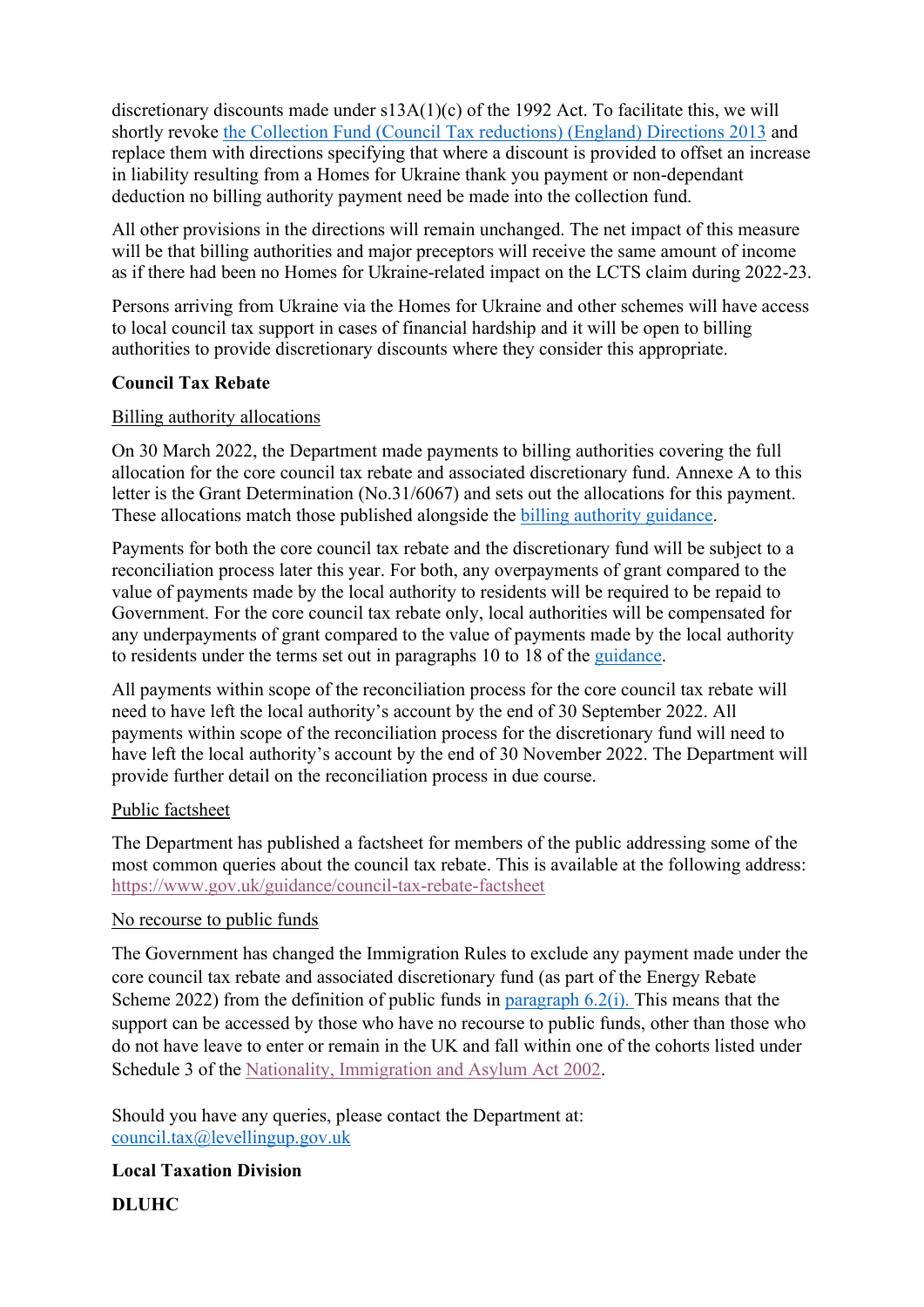# **COUNCIL TAX REBATE SCHEME GRANT DETERMINATION**

# **No.31/6067**

The Minister for Regional Growth and Local Government, in exercise of the powers conferred by section 31 of the Local Government Act 2003, makes the following determination:

# **Citation**

1) This determination may be cited as the Council Tax Rebate Scheme, Grant Determination [No.31/6067].

### **Purpose of the grant**

2) The purpose of the grant is to provide billing authorities their individual allocations for the Council Tax Rebate scheme, as published on 23 February 2022<sup>1</sup>. This grant is for the payments made by each local authority to residents under the Council tax rebate scheme ("the rebate scheme") and associated Discretionary Fund ("the discretionary scheme") in accordance with the Guidance entitled "Support for energy bills – the council tax rebate 2022-23: billing authority guidance" published on 23 February 2022 by the Department for Levelling Up, Housing and Communities.

### **Determination**

3) The Minister determines the authorities to which grant is to be paid and the amount of grant to be paid as set out in Annex A of this determination.

4) Payment of grant will be by a single instalment in March 2022.

### **Grant conditions**

5) Pursuant to section 31(4) of the Local Government Act 2003, the Minister determines that the grant will be paid subject to the requirement that if the payments made by an authority to residents, are less than the allocation in Annex A, for either the rebate scheme or the discretionary scheme the Minister may, by notification in writing to the authority, and following a reconciliation exercise, require the repayment of the difference in respect of either scheme.

6) Subject to a reconciliation exercise should authorities' allocation at Annex A be insufficient to meet authorities' payments to residents under the rebate scheme, adjustments will be made and authorities will be compensated for any differences. If payments made under an authority's discretionary scheme exceeds their discretionary allocations at Annex A, authorities will not be compensated for any adjustments.

### **Treasury consent**

7) Before making this determination in relation to local authorities in England, the Minister of State obtained the consent of the Treasury.

Signed by authority of the Minister of State for Regional Growth and Local Government

Chris Megainey

*A senior civil servant within the Department for Levelling Up, Housing and Communities*

25 March 2022

<sup>1</sup> https://www.gov.uk/government/publications/the-council-tax-rebate-2022-23-billing-authority-guidance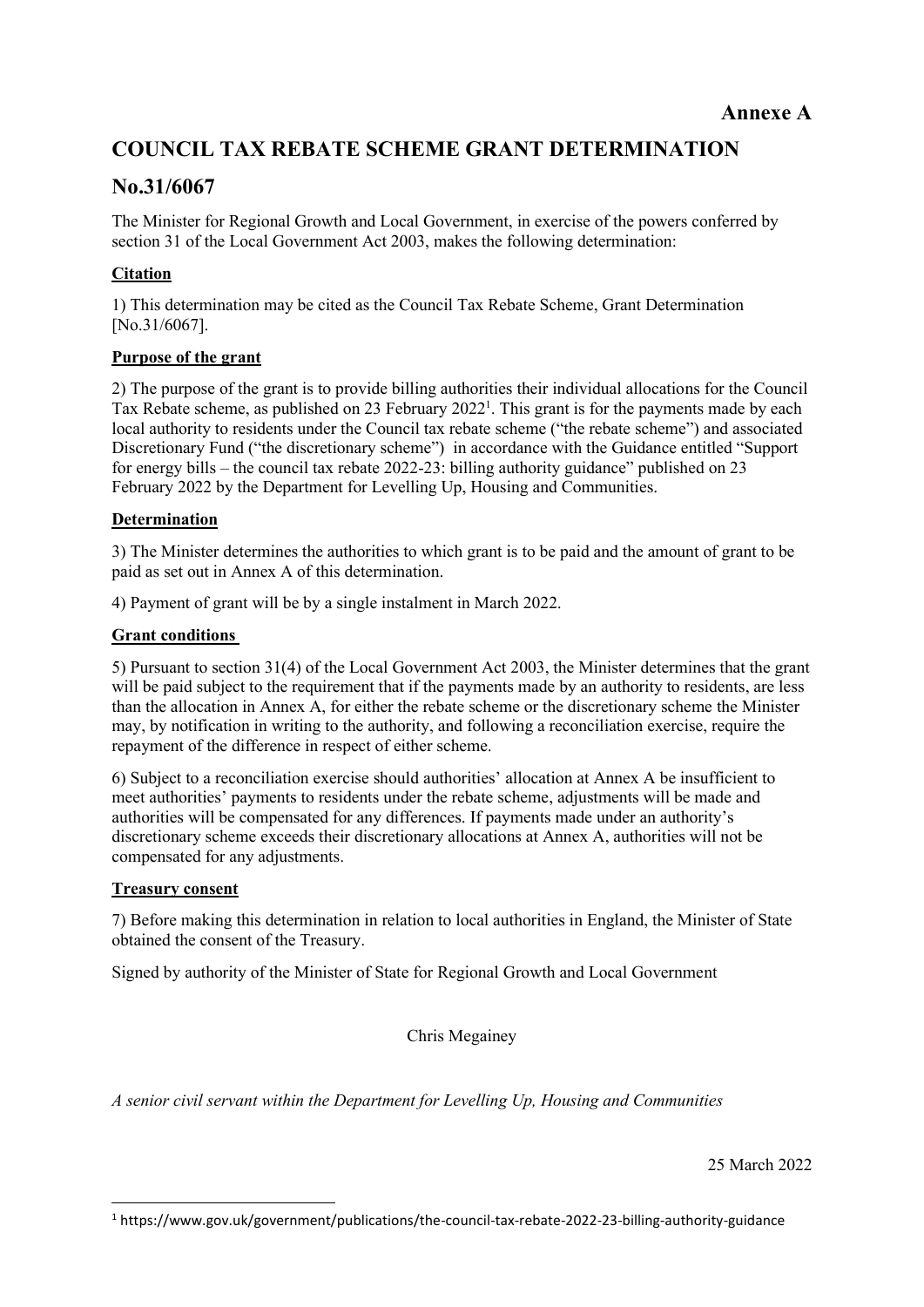| <b>Local Authority</b>              | <b>Discretionary</b><br>Scheme $(f)$ | <b>Rebate scheme</b><br>(f(x)) | Total Fund (£) |
|-------------------------------------|--------------------------------------|--------------------------------|----------------|
| <b>England</b>                      | 144,000,000                          | 2,925,444,900                  | 3,069,444,900  |
| Adur                                | 103,350                              | 3,754,500                      | 3,857,850      |
| Allerdale                           | 181,050                              | 6,094,950                      | 6,276,000      |
| Amber Valley                        | 206,250                              | 7,573,050                      | 7,779,300      |
| Arun                                | 373,350                              | 8,238,150                      | 8,611,500      |
| Ashfield                            | 256,050                              | 8,003,250                      | 8,259,300      |
| Ashford                             | 327,000                              | 5,909,550                      | 6,236,550      |
| Babergh                             | 142,350                              | 4,816,950                      | 4,959,300      |
| Barking and Dagenham                | 560,400                              | 11,065,650                     | 11,626,050     |
| <b>Barnet</b>                       | 2,856,300                            | 11,726,850                     | 14,583,150     |
| Barnsley                            | 562,200                              | 15,803,700                     | 16,365,900     |
| Barrow-in-Furness                   | 162,000                              | 4,629,900                      | 4,791,900      |
| Basildon                            | 475,500                              | 9,508,050                      | 9,983,550      |
| <b>Basingstoke and Deane</b>        | 272,550                              | 8,435,400                      | 8,707,950      |
| Bassetlaw                           | 216,000                              | 7,086,300                      | 7,302,300      |
| <b>Bath and North East Somerset</b> | 278,400                              | 9,125,700                      | 9,404,100      |
| <b>Bedford UA</b>                   | 342,300                              | 8,876,700                      | 9,219,000      |
| Bexley                              | 667,200                              | 10,952,100                     | 11,619,300     |
| Birmingham                          | 3,606,300                            | 60,410,700                     | 64,017,000     |
| Blaby                               | 119,850                              | 5,477,850                      | 5,597,700      |
| Blackburn with Darwen UA            | 427,650                              | 8,442,750                      | 8,870,400      |
| <b>Blackpool UA</b>                 | 524,850                              | 9,872,850                      | 10,397,700     |
| <b>Bolsover</b>                     | 157,200                              | 5,170,350                      | 5,327,550      |
| Bolton                              | 705,150                              | 16,918,950                     | 17,624,100     |
| <b>Boston</b>                       | 119,250                              | 4,389,000                      | 4,508,250      |
| Bournemouth, Christchurch and Poole | 816,000                              | 21,227,250                     | 22,043,250     |
| <b>Bracknell Forest UA</b>          | 184,650                              | 5,305,200                      | 5,489,850      |
| <b>Bradford</b>                     | 1,503,600                            | 28,276,200                     | 29,779,800     |
| <b>Braintree</b>                    | 229,200                              | 7,667,850                      | 7,897,050      |

# **Final Council Tax Rebate Scheme grant allocations to Local Authorities in England**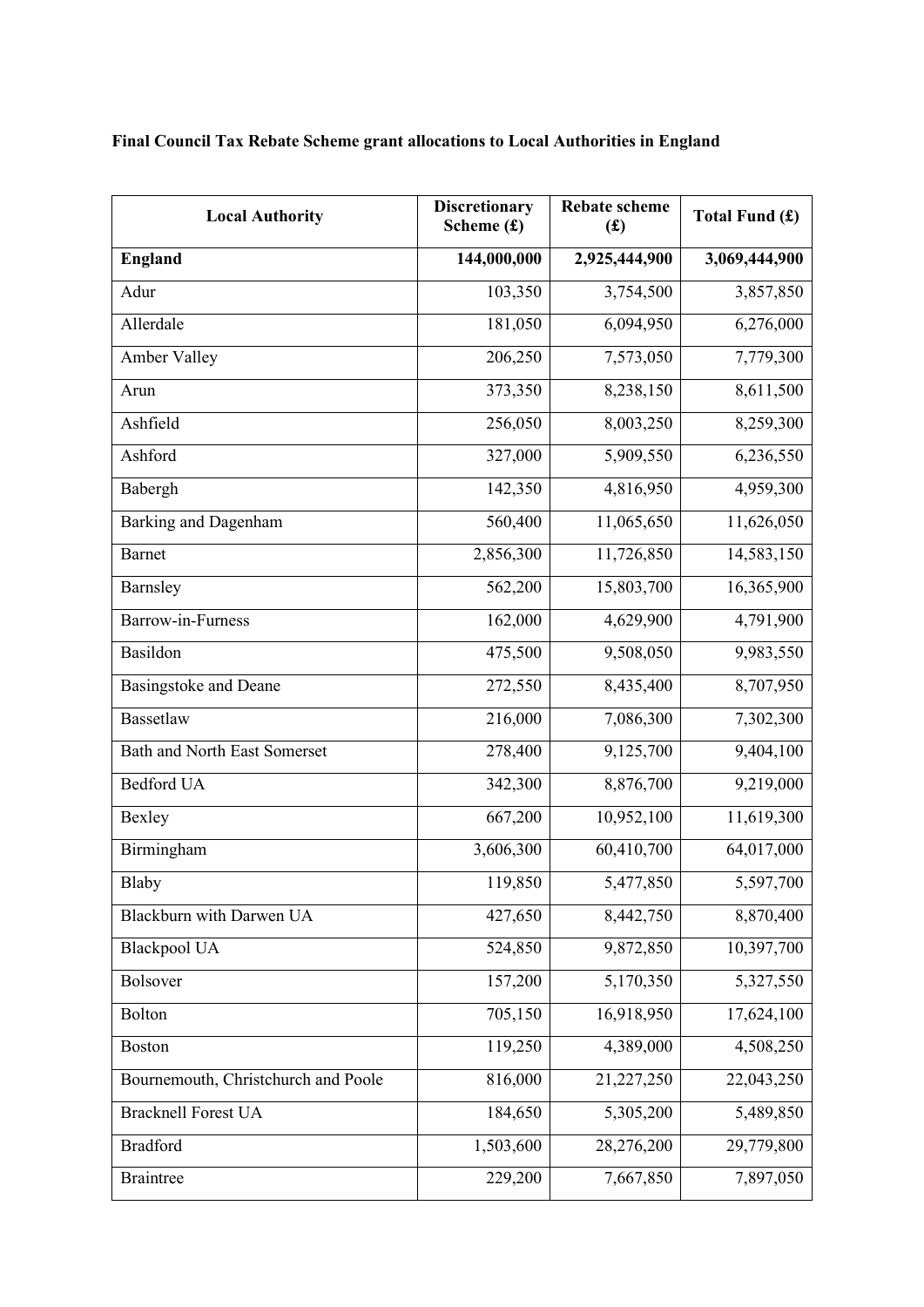| <b>Breckland</b>             | 240,900   | 8,088,150  | 8,329,050  |
|------------------------------|-----------|------------|------------|
| <b>Brent</b>                 | 1,933,800 | 13,748,100 | 15,681,900 |
| <b>Brentwood</b>             | 206,100   | 2,758,950  | 2,965,050  |
| <b>Brighton and Hove</b>     | 594,450   | 15,896,700 | 16,491,150 |
| <b>Bristol</b>               | 961,200   | 27,202,350 | 28,163,550 |
| <b>Broadland</b>             | 151,200   | 7,565,700  | 7,716,900  |
| <b>Bromley</b>               | 1,015,950 | 11,461,350 | 12,477,300 |
| Bromsgrove                   | 163,800   | 4,159,050  | 4,322,850  |
| Broxbourne                   | 346,800   | 4,198,650  | 4,545,450  |
| <b>Broxtowe</b>              | 148,650   | 6,800,400  | 6,949,050  |
| Buckinghamshire UA           | 1,211,400 | 18,819,600 | 20,031,000 |
| Burnley                      | 263,100   | 5,806,950  | 6,070,050  |
| <b>Bury</b>                  | 393,750   | 11,017,800 | 11,411,550 |
| Calderdale                   | 469,050   | 12,498,600 | 12,967,650 |
| Cambridge                    | 245,850   | 6,239,250  | 6,485,100  |
| Camden                       | 2,420,100 | 8,337,000  | 10,757,100 |
| Cannock Chase                | 162,300   | 6,193,200  | 6,355,500  |
| Canterbury                   | 313,950   | 7,801,500  | 8,115,450  |
| Carlisle                     | 199,200   | 7,083,000  | 7,282,200  |
| Castle Point                 | 178,950   | 4,683,750  | 4,862,700  |
| Central Bedfordshire UA      | 429,450   | 13,790,100 | 14,219,550 |
| Charnwood                    | 231,300   | 9,444,000  | 9,675,300  |
| Chelmsford                   | 263,850   | 8,315,100  | 8,578,950  |
| Cheltenham                   | 162,450   | 6,691,350  | 6,853,800  |
| Cherwell                     | 235,800   | 7,687,650  | 7,923,450  |
| Cheshire East UA             | 661,050   | 19,190,550 | 19,851,600 |
| Cheshire West and Chester UA | 623,850   | 18,471,300 | 19,095,150 |
| Chesterfield                 | 204,300   | 6,900,750  | 7,105,050  |
| Chichester                   | 274,650   | 5,110,650  | 5,385,300  |
| Chorley                      | 181,200   | 6,389,100  | 6,570,300  |
| City of London               | 30,300    | 213,450    | 243,750    |
| Colchester                   | 313,800   | 9,777,600  | 10,091,400 |
| Copeland                     | 140,400   | 4,451,250  | 4,591,650  |
| Cornwall UA                  | 1,239,450 | 33,408,450 | 34,647,900 |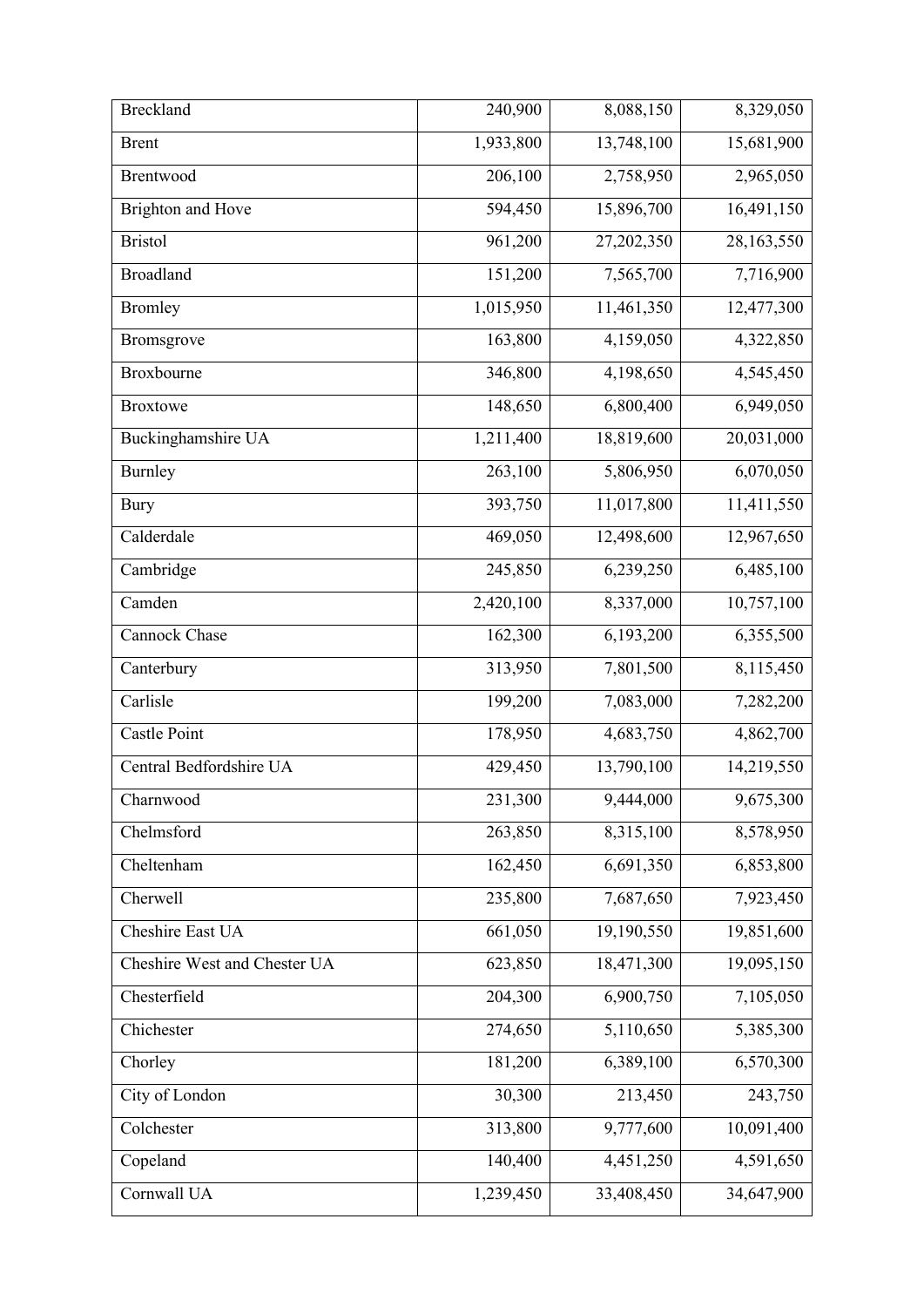| Cotswold                    | 152,850   | 3,913,950  | 4,066,800  |
|-----------------------------|-----------|------------|------------|
| Coventry                    | 737,850   | 20,019,900 | 20,757,750 |
| Craven                      | 92,100    | 2,999,550  | 3,091,650  |
| Crawley                     | 201,750   | 5,891,250  | 6,093,000  |
| Croydon                     | 1,616,550 | 17,466,000 | 19,082,550 |
| Dacorum                     | 289,350   | 6,611,100  | 6,900,450  |
| Darlington UA               | 233,700   | 6,824,550  | 7,058,250  |
| Dartford                    | 266,850   | 5,422,200  | 5,689,050  |
| Derby UA                    | 516,600   | 15,273,900 | 15,790,500 |
| Derbyshire Dales            | 130,800   | 3,398,250  | 3,529,050  |
| Doncaster                   | 724,350   | 19,329,000 | 20,053,350 |
| Dorset UA                   | 877,800   | 18,379,050 | 19,256,850 |
| Dover                       | 244,500   | 6,487,050  | 6,731,550  |
| Dudley                      | 639,900   | 19,027,500 | 19,667,400 |
| Durham UA                   | 1,161,900 | 33,668,400 | 34,830,300 |
| Ealing                      | 1,866,300 | 14,633,400 | 16,499,700 |
| East Cambridgeshire         | 113,700   | 4,502,100  | 4,615,800  |
| East Devon                  | 269,850   | 7,116,750  | 7,386,600  |
| East Hampshire              | 177,900   | 4,887,750  | 5,065,650  |
| East Hertfordshire          | 244,500   | 5,757,600  | 6,002,100  |
| East Lindsey                | 342,000   | 9,212,550  | 9,554,550  |
| East Riding of Yorkshire UA | 539,250   | 19,204,950 | 19,744,200 |
| East Staffordshire          | 208,800   | 6,570,300  | 6,779,100  |
| East Suffolk                | 441,450   | 14,162,400 | 14,603,850 |
| Eastbourne                  | 232,500   | 5,941,800  | 6,174,300  |
| Eastleigh                   | 132,600   | 6,926,400  | 7,059,000  |
| Eden                        | 101,550   | 3,053,250  | 3,154,800  |
| Elmbridge                   | 381,150   | 3,507,300  | 3,888,450  |
| Enfield                     | 2,279,250 | 12,839,850 | 15,119,100 |
| <b>Epping Forest</b>        | 377,550   | 4,795,050  | 5,172,600  |
| Epsom and Ewell             | 188,250   | 2,323,950  | 2,512,200  |
| Erewash                     | 184,950   | 7,120,500  | 7,305,450  |
| Exeter                      | 188,700   | 7,426,800  | 7,615,500  |
| Fareham                     | 122,400   | 5,367,000  | 5,489,400  |
|                             |           |            |            |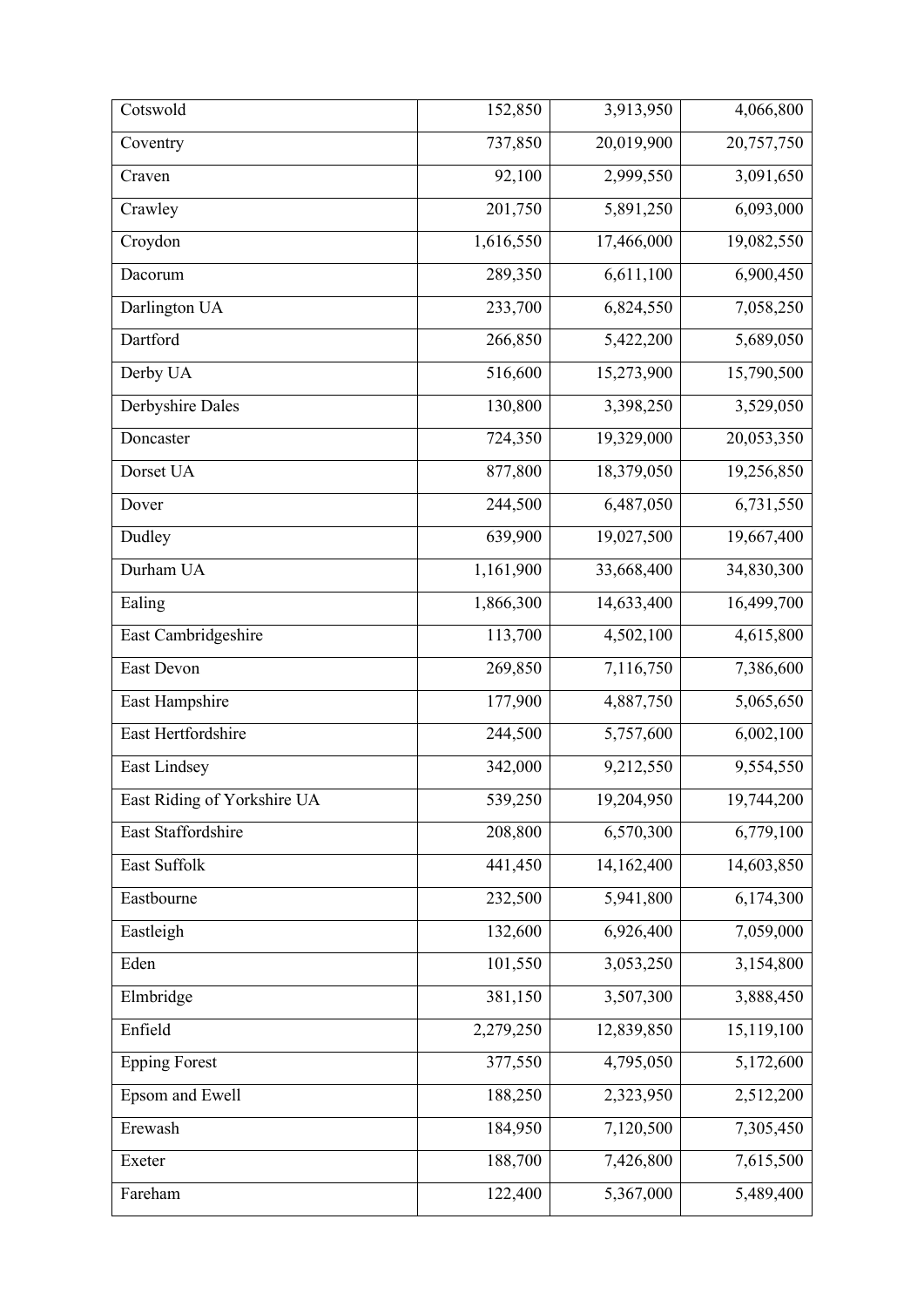| Fenland                | 217,500   | 6,329,400  | 6,546,900              |
|------------------------|-----------|------------|------------------------|
| Folkestone and Hythe   | 302,100   | 5,990,550  | 6,292,650              |
| Forest of Dean         | 167,400   | 4,564,950  | 4,732,350              |
| Fylde                  | 181,350   | 4,320,750  | 4,502,100              |
| Gateshead              | 447,750   | 13,116,900 | 13,564,650             |
| Gedling                | 172,800   | 6,884,700  | 7,057,500              |
| Gloucester             | 235,950   | 7,818,450  | 8,054,400              |
| Gosport                | 142,950   | 4,844,250  | 4,987,200              |
| Gravesham              | 249,150   | 5,297,100  | 5,546,250              |
| <b>Great Yarmouth</b>  | 265,350   | 6,385,500  | 6,650,850              |
| Greenwich              | 891,750   | 15,111,600 | 16,003,350             |
| Guildford              | 235,500   | 4,789,050  | 5,024,550              |
| Hackney                | 1,931,400 | 14,377,950 | 16,309,350             |
| Halton UA              | 348,000   | 7,825,200  | 8,173,200              |
| Hambleton              | 153,450   | 4,174,350  | 4,327,800              |
| Hammersmith and Fulham | 1,614,000 | 7,180,950  | 8,794,950              |
| Harborough             | 106,800   | 4,149,300  | 4,256,100              |
| Haringey               | 1,464,750 | 13,125,900 | 14,590,650             |
| Harlow                 | 202,500   | 5,107,950  | 5,310,450              |
| Harrogate              | 253,350   | 7,323,900  | 7,577,250              |
| Harrow                 | 1,262,550 | 8,167,050  | 9,429,600              |
| Hart                   | 146,400   | 3,168,600  | 3,315,000              |
| Hartlepool UA          | 269,250   | 5,937,900  | 6,207,150              |
| Hastings               | 258,750   | 5,791,200  | 6,049,950              |
| Havant                 | 259,050   | 6,925,650  | 7,184,700              |
| Havering               | 684,900   | 12,007,950 | 12,692,850             |
| Herefordshire UA       | 481,350   | 9,410,850  | 9,892,200              |
| Hertsmere              | 340,500   | 3,745,200  | $\overline{4,}085,700$ |
| <b>High Peak</b>       | 150,600   | 5,199,300  | 5,349,900              |
| Hillingdon             | 1,120,350 | 11,854,650 | 12,975,000             |
| Hinckley and Bosworth  | 143,100   | 6,354,600  | 6,497,700              |
| Horsham                | 251,100   | 5,384,850  | 5,635,950              |
| Hounslow               | 1,266,300 | 11,550,150 | 12,816,450             |
| Huntingdonshire        | 211,350   | 9,276,750  | 9,488,100              |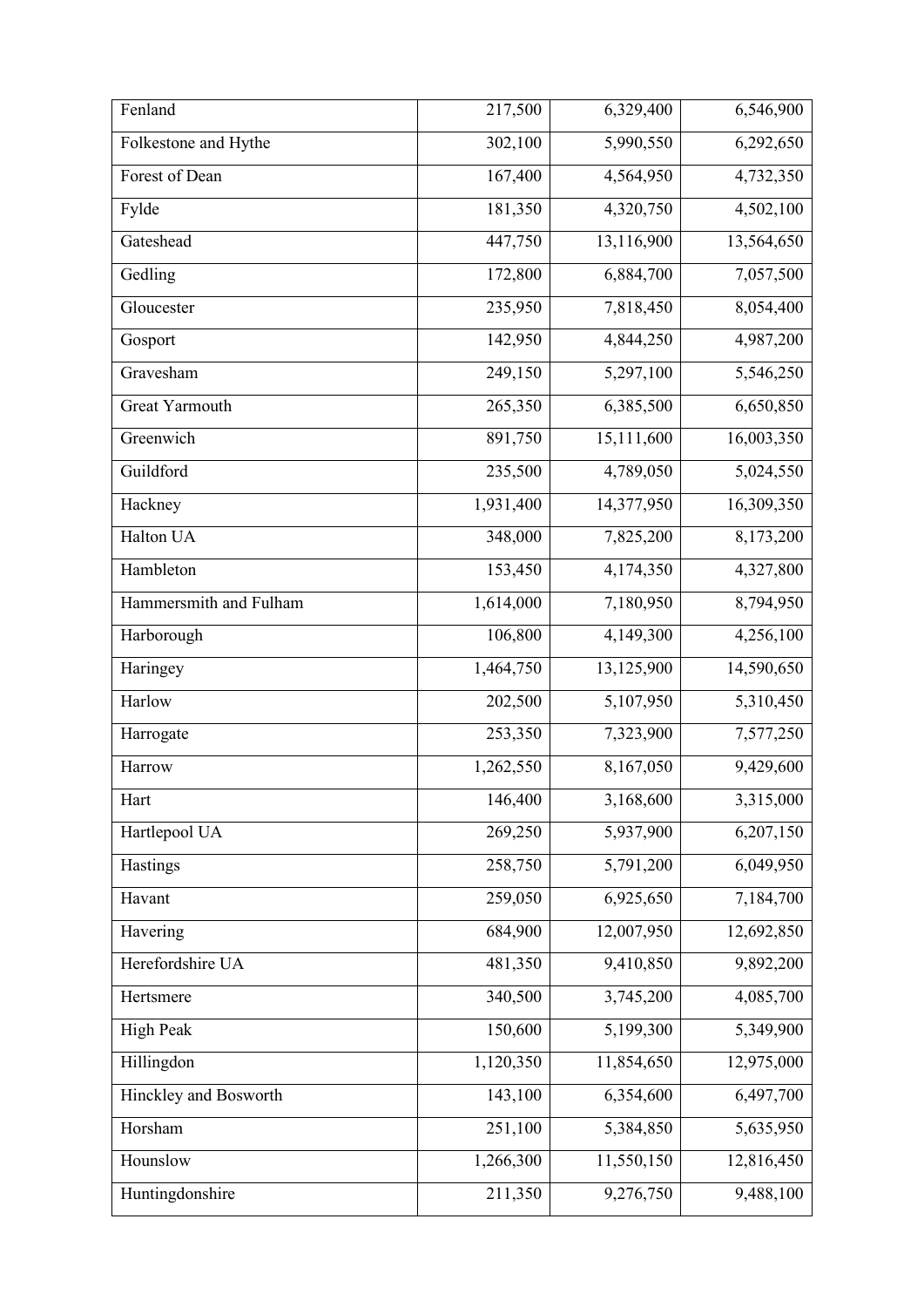| Hyndburn                     | 215,250   | 5,227,200  | 5,442,450  |
|------------------------------|-----------|------------|------------|
| Ipswich                      | 274,350   | 8,450,250  | 8,724,600  |
| Isle of Wight UA             | 331,650   | 8,540,250  | 8,871,900  |
| Isles of Scilly              | 17,550    | 53,250     | 70,800     |
| Islington                    | 2,465,100 | 10,604,700 | 13,069,800 |
| Kensington and Chelsea       | 2,018,850 | 3,832,500  | 5,851,350  |
| King's Lynn and West Norfolk | 319,800   | 9,015,150  | 9,334,950  |
| Kingston upon Hull UA        | 769,200   | 17,593,650 | 18,362,850 |
| Kingston upon Thames         | 687,600   | 5,665,950  | 6,353,550  |
| Kirklees                     | 964,800   | 24,670,650 | 25,635,450 |
| Knowsley                     | 497,550   | 9,905,250  | 10,402,800 |
| Lambeth                      | 1,525,500 | 16,417,200 | 17,942,700 |
| Lancaster                    | 299,700   | 8,408,550  | 8,708,250  |
| Leeds                        | 1,795,200 | 46,264,650 | 48,059,850 |
| Leicester UA                 | 836,250   | 19,602,000 | 20,438,250 |
| Lewes                        | 222,150   | 4,987,650  | 5,209,800  |
| Lewisham                     | 890,550   | 17,269,650 | 18,160,200 |
| Lichfield                    | 140,700   | 5,148,600  | 5,289,300  |
| Lincoln                      | 196,950   | 6,103,200  | 6,300,150  |
| Liverpool                    | 1,612,500 | 32,305,050 | 33,917,550 |
| Luton UA                     | 457,950   | 11,446,050 | 11,904,000 |
| Maidstone                    | 396,300   | 7,861,050  | 8,257,350  |
| Maldon                       | 132,000   | 2,914,800  | 3,046,800  |
| Malvern Hills                | 152,850   | 3,661,050  | 3,813,900  |
| Manchester                   | 1,626,150 | 32,448,150 | 34,074,300 |
| Mansfield                    | 229,800   | 7,059,000  | 7,288,800  |
| Medway UA                    | 604,350   | 14,907,600 | 15,511,950 |
| Melton                       | 73,050    | 2,719,050  | 2,792,100  |
| Mendip                       | 195,150   | 6,098,100  | 6,293,250  |
| Merton                       | 565,350   | 8,834,400  | 9,399,750  |
| Mid Devon                    | 143,550   | 4,228,800  | 4,372,350  |
| Mid Suffolk                  | 161,250   | 5,199,300  | 5,360,550  |
| Mid Sussex                   | 200,550   | 5,993,550  | 6,194,100  |
| Middlesbrough UA             | 461,850   | 8,730,750  | 9,192,600  |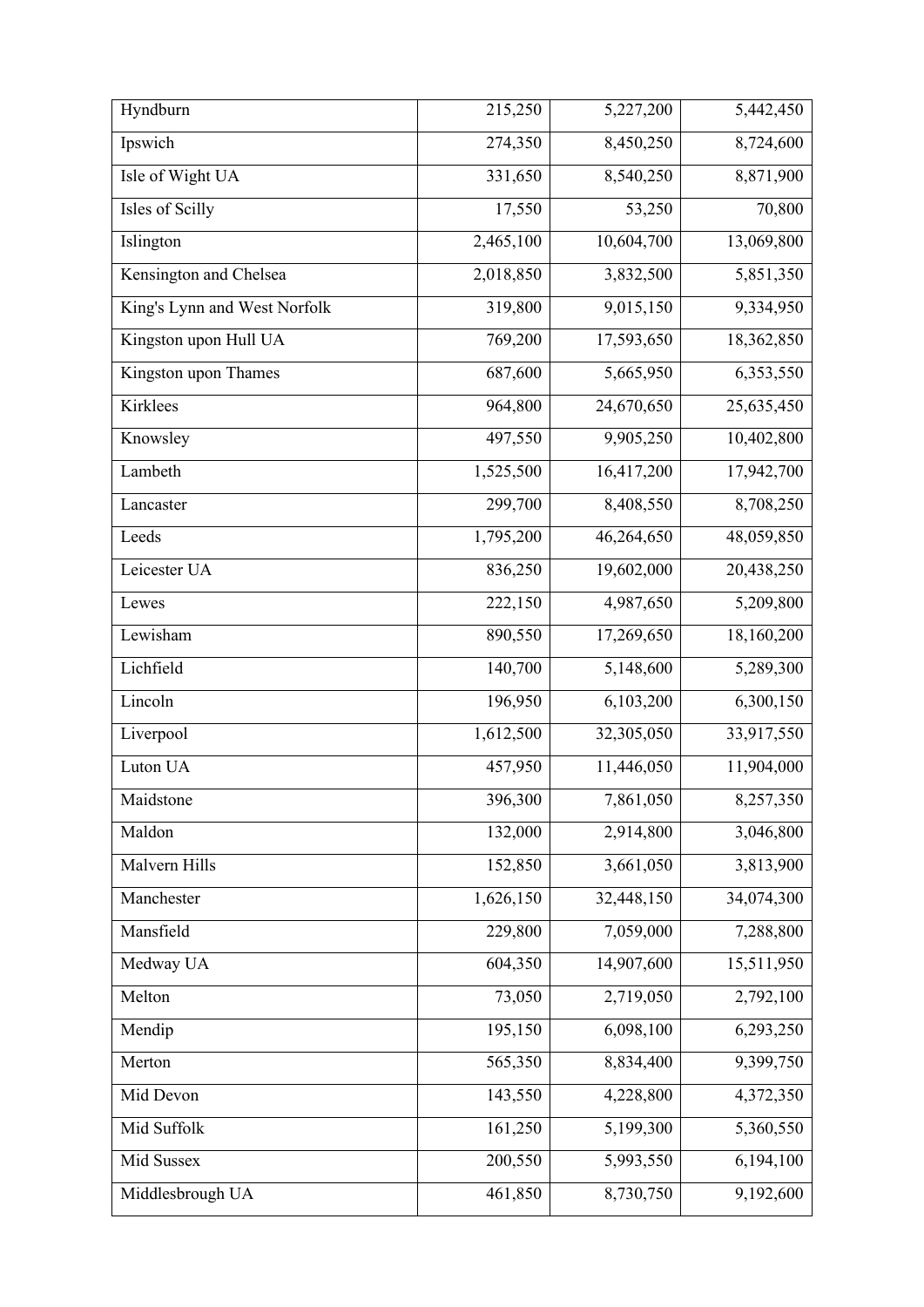| Milton Keynes UA           | 503,100   | 14,044,500 | 14,547,600 |
|----------------------------|-----------|------------|------------|
| Mole Valley                | 236,850   | 2,428,800  | 2,665,650  |
| New Forest                 | 320,850   | 8,206,350  | 8,527,200  |
| Newark and Sherwood        | 195,900   | 6,929,400  | 7,125,300  |
| Newcastle upon Tyne        | 709,200   | 17,856,150 | 18,565,350 |
| Newcastle-under-Lyme       | 206,250   | 7,460,250  | 7,666,500  |
| Newham                     | 1,086,300 | 16,883,400 | 17,969,700 |
| North Devon                | 192,000   | 5,655,750  | 5,847,750  |
| North East Derbyshire      | 162,450   | 6,060,900  | 6,223,350  |
| North East Lincolnshire UA | 375,300   | 10,188,300 | 10,563,600 |
| North Hertfordshire        | 216,600   | 6,268,050  | 6,484,650  |
| North Kesteven             | 121,800   | 6,747,150  | 6,868,950  |
| North Lincolnshire UA      | 302,700   | 10,250,700 | 10,553,400 |
| North Norfolk              | 226,350   | 6,216,450  | 6,442,800  |
| North Northamptonshire     | 561,450   | 19,817,700 | 20,379,150 |
| North Somerset UA          | 395,250   | 11,103,150 | 11,498,400 |
| North Tyneside             | 352,800   | 13,761,150 | 14,113,950 |
| North Warwickshire         | 134,100   | 3,572,850  | 3,706,950  |
| North West Leicestershire  | 133,350   | 5,740,650  | 5,874,000  |
| Northumberland UA          | 647,250   | 19,091,400 | 19,738,650 |
| Norwich                    | 292,050   | 9,291,150  | 9,583,200  |
| Nottingham UA              | 847,050   | 19,875,600 | 20,722,650 |
| Nuneaton and Bedworth      | 247,800   | 7,999,050  | 8,246,850  |
| Oadby and Wigston          | 72,450    | 3,021,450  | 3,093,900  |
| Oldham                     | 605,400   | 13,407,900 | 14,013,300 |
| Oxford                     | 327,300   | 6,777,000  | 7,104,300  |
| Pendle                     | 232,200   | 5,439,900  | 5,672,100  |
| Peterborough UA            | 429,000   | 11,757,900 | 12,186,900 |
| Plymouth UA                | 556,500   | 16,633,350 | 17,189,850 |
| Portsmouth UA              | 433,800   | 12,318,900 | 12,752,700 |
| Preston                    | 349,200   | 8,516,400  | 8,865,600  |
| Reading UA                 | 299,550   | 8,959,500  | 9,259,050  |
| Redbridge                  | 1,175,850 | 11,146,650 | 12,322,500 |
| Redcar and Cleveland UA    | 329,400   | 8,789,100  | 9,118,500  |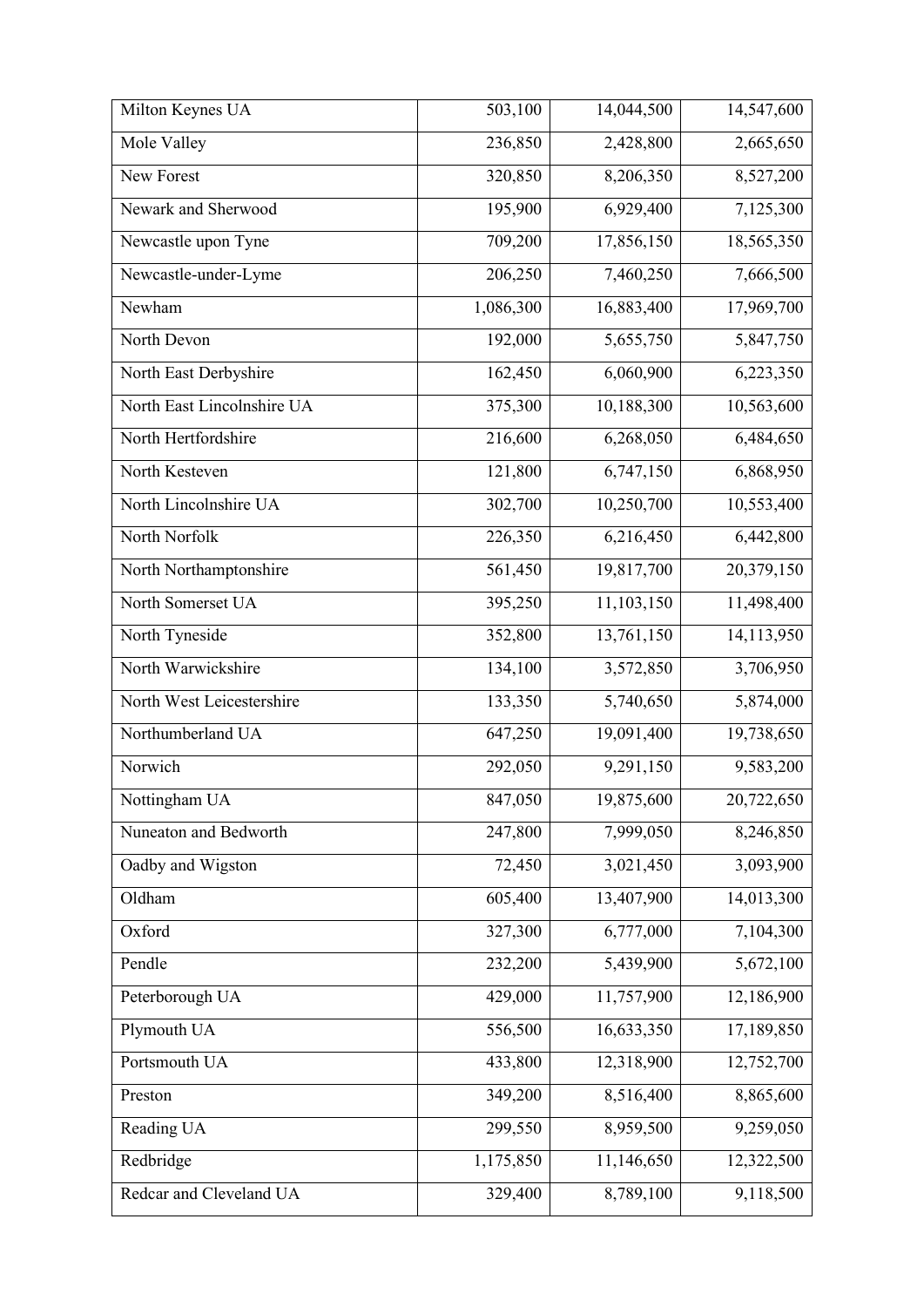| Redditch                         | 170,100   | 4,761,900  | 4,932,000  |
|----------------------------------|-----------|------------|------------|
| Reigate and Banstead             | 331,650   | 5,153,400  | 5,485,050  |
| Ribble Valley                    | 88,500    | 2,822,850  | 2,911,350  |
| Richmond upon Thames             | 832,200   | 5,420,400  | 6,252,600  |
| Richmondshire                    | 91,350    | 2,197,500  | 2,288,850  |
| Rochdale                         | 591,600   | 12,980,250 | 13,571,850 |
| Rochford                         | 125,250   | 4,080,000  | 4,205,250  |
| Rossendale                       | 144,450   | 4,226,400  | 4,370,850  |
| Rother                           | 294,000   | 4,528,800  | 4,822,800  |
| Rotherham                        | 615,900   | 16,421,400 | 17,037,300 |
| Rugby                            | 165,450   | 5,632,050  | 5,797,500  |
| Runnymede                        | 169,800   | 3,193,050  | 3,362,850  |
| Rushcliffe                       | 130,950   | 5,527,500  | 5,658,450  |
| Rushmoor                         | 134,550   | 4,942,650  | 5,077,200  |
| Rutland UA                       | 43,050    | 1,688,250  | 1,731,300  |
| Ryedale                          | 110,250   | 2,770,800  | 2,881,050  |
| Salford                          | 711,150   | 17,208,300 | 17,919,450 |
| Sandwell                         | 886,650   | 19,187,550 | 20,074,200 |
| Scarborough                      | 254,550   | 6,975,600  | 7,230,150  |
| Sedgemoor                        | 241,350   | 6,785,400  | 7,026,750  |
| Sefton                           | 708,150   | 16,431,900 | 17,140,050 |
| Selby                            | 125,250   | 4,734,000  | 4,859,250  |
| Sevenoaks                        | 307,350   | 4,197,150  | 4,504,500  |
| Sheffield                        | 1,204,050 | 33,848,100 | 35,052,150 |
| Shropshire UA                    | 584,700   | 16,785,300 | 17,370,000 |
| Slough UA                        | 363,450   | 7,223,850  | 7,587,300  |
| Solihull                         | 503,250   | 9,930,000  | 10,433,250 |
| <b>Somerset West and Taunton</b> | 292,200   | 8,356,950  | 8,649,150  |
| South Cambridgeshire             | 209,850   | 6,531,150  | 6,741,000  |
| South Derbyshire                 | 152,550   | 5,734,200  | 5,886,750  |
| South Gloucestershire UA         | 337,650   | 14,950,950 | 15,288,600 |
| South Hams                       | 173,700   | 4,332,600  | 4,506,300  |
| South Holland                    | 131,250   | 5,854,500  | 5,985,750  |
| South Kesteven                   | 189,900   | 8,104,350  | 8,294,250  |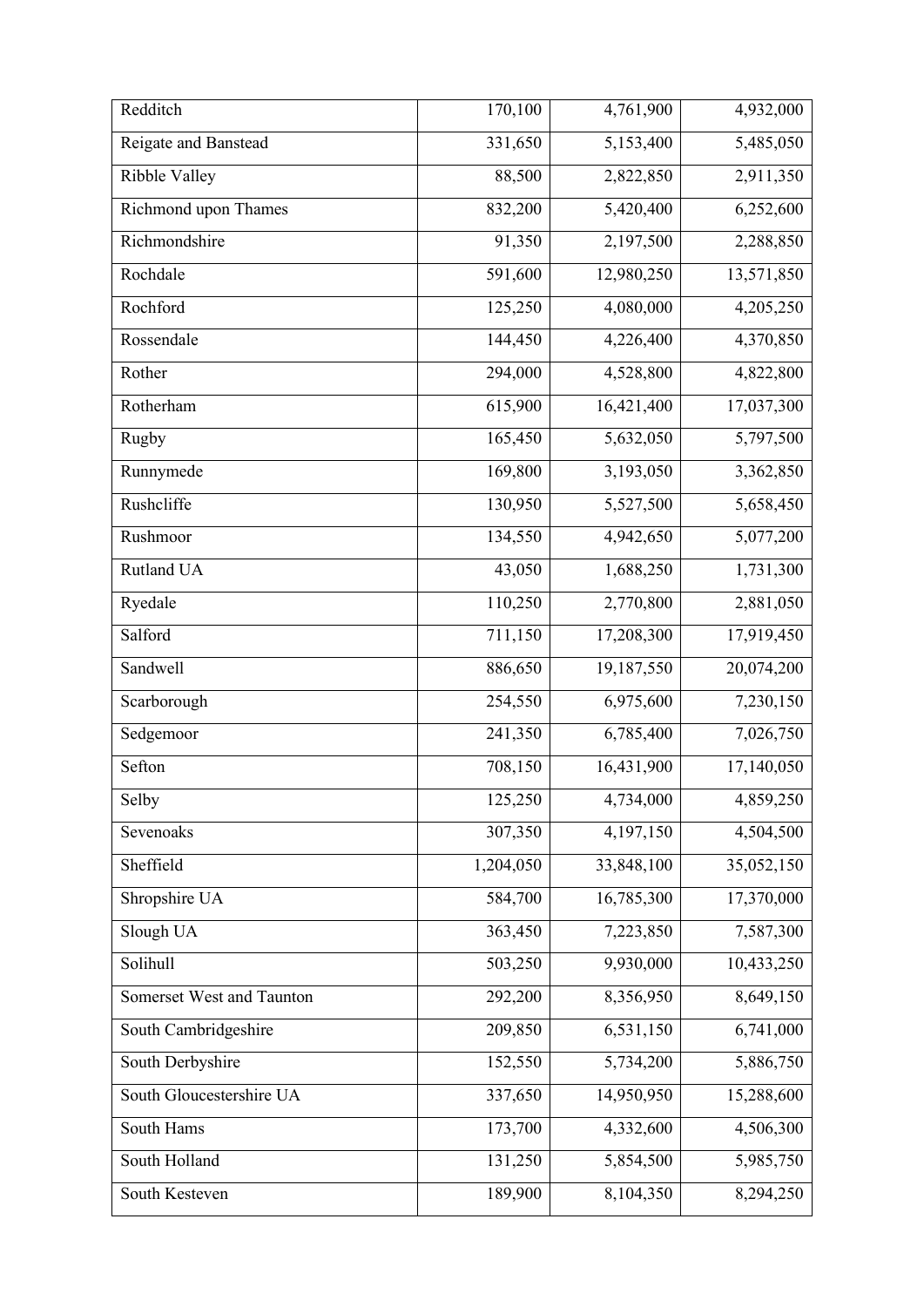| South Lakeland                 | 191,250   | 5,193,450  | 5,384,700  |
|--------------------------------|-----------|------------|------------|
| South Norfolk                  | 185,100   | 7,595,250  | 7,780,350  |
| South Oxfordshire              | 214,050   | 5,796,750  | 6,010,800  |
| South Ribble                   | 170,850   | 6,481,800  | 6,652,650  |
| South Somerset                 | 298,350   | 8,994,450  | 9,292,800  |
| South Staffordshire            | 186,600   | 5,324,550  | 5,511,150  |
| South Tyneside                 | 369,000   | 10,158,150 | 10,527,150 |
| Southampton UA                 | 528,150   | 15,267,000 | 15,795,150 |
| Southend-on-Sea UA             | 394,650   | 10,260,600 | 10,655,250 |
| Southwark                      | 1,529,100 | 15,838,200 | 17,367,300 |
| Spelthorne                     | 309,000   | 3,932,400  | 4,241,400  |
| St Albans                      | 336,900   | 4,484,550  | 4,821,450  |
| <b>St Helens</b>               | 447,600   | 11,530,050 | 11,977,650 |
| Stafford                       | 177,900   | 7,225,200  | 7,403,100  |
| <b>Staffordshire Moorlands</b> | 162,300   | 5,411,850  | 5,574,150  |
| Stevenage                      | 161,550   | 4,922,400  | 5,083,950  |
| Stockport                      | 599,100   | 15,898,800 | 16,497,900 |
| Stockton-on-Tees UA            | 450,000   | 11,389,800 | 11,839,800 |
| Stoke-on-Trent UA              | 647,100   | 16,674,600 | 17,321,700 |
| Stratford-on-Avon              | 252,900   | 5,742,150  | 5,995,050  |
| Stroud                         | 166,800   | 5,983,350  | 6,150,150  |
| Sunderland                     | 656,400   | 18,234,600 | 18,891,000 |
| <b>Surrey Heath</b>            | 136,500   | 2,760,300  | 2,896,800  |
| Sutton                         | 491,550   | 8,947,950  | 9,439,500  |
| Swale                          | 355,050   | 7,900,500  | 8,255,550  |
| Swindon UA                     | 371,400   | 12,482,400 | 12,853,800 |
| Tameside                       | 530,400   | 14,545,050 | 15,075,450 |
| Tamworth                       | 133,050   | 4,607,700  | 4,740,750  |
| Tandridge                      | 284,850   | 2,535,750  | 2,820,600  |
| Teignbridge                    | 273,300   | 7,107,900  | 7,381,200  |
| Telford and Wrekin UA          | 381,300   | 10,386,450 | 10,767,750 |
| Tendring                       | 407,250   | 9,161,100  | 9,568,350  |
| <b>Test Valley</b>             | 178,050   | 5,705,100  | 5,883,150  |
| Tewkesbury                     | 152,400   | 4,602,000  | 4,754,400  |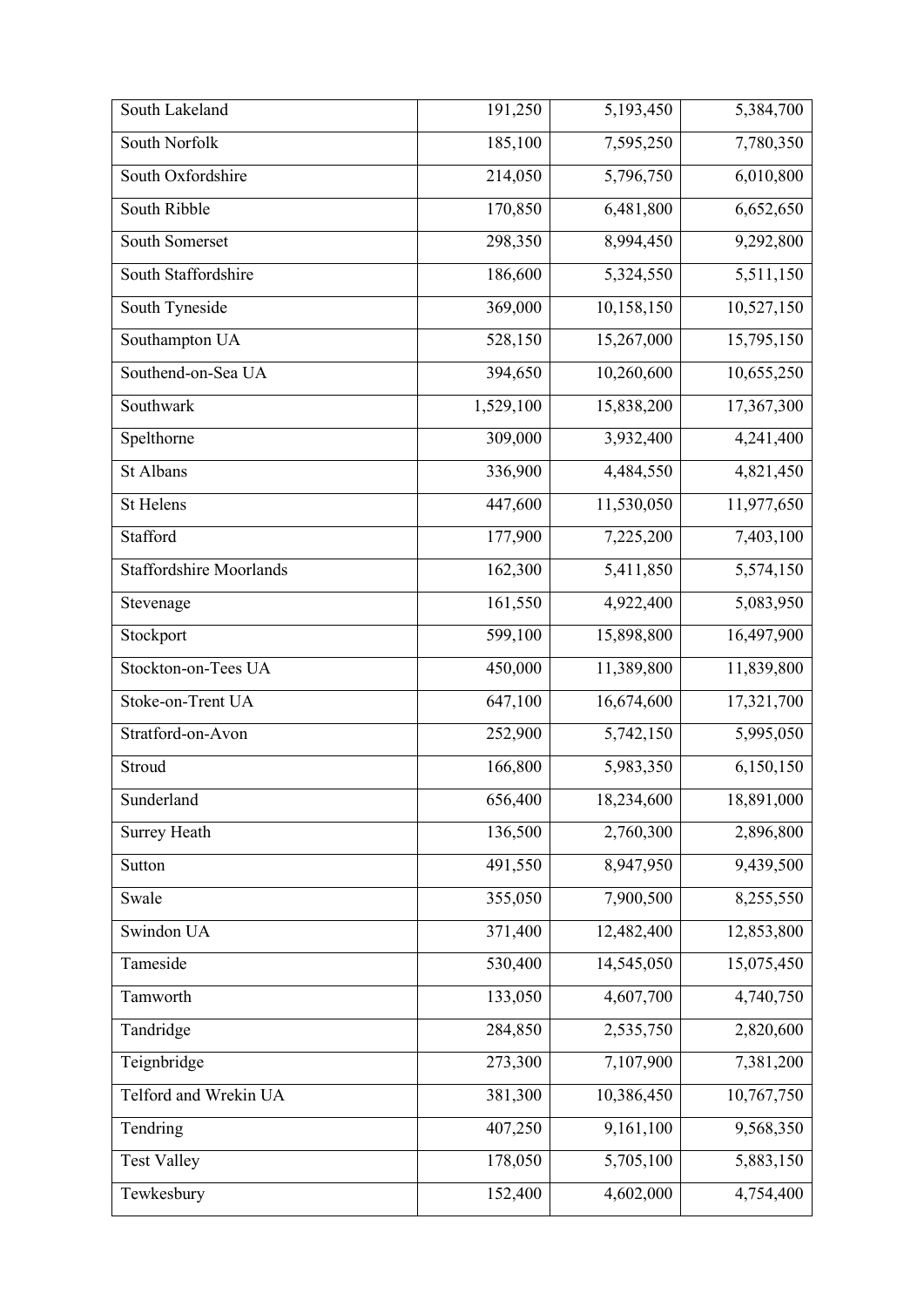| Thanet                    | 397,350   | 8,738,700  | 9,136,050  |
|---------------------------|-----------|------------|------------|
| <b>Three Rivers</b>       | 205,050   | 2,908,050  | 3,113,100  |
| Thurrock UA               | 351,000   | 8,980,950  | 9,331,950  |
| Tonbridge and Malling     | 288,600   | 5,213,100  | 5,501,700  |
| Torbay UA                 | 375,750   | 8,397,900  | 8,773,650  |
| Torridge                  | 143,250   | 4,039,050  | 4,182,300  |
| <b>Tower Hamlets</b>      | 2,881,350 | 14,080,350 | 16,961,700 |
| Trafford                  | 371,850   | 12,220,200 | 12,592,050 |
| Tunbridge Wells           | 185,100   | 4,839,600  | 5,024,700  |
| Uttlesford                | 177,000   | 3,120,450  | 3,297,450  |
| Vale of White Horse       | 164,100   | 5,718,150  | 5,882,250  |
| Wakefield                 | 735,450   | 21,799,500 | 22,534,950 |
| Walsall                   | 732,600   | 15,889,950 | 16,622,550 |
| <b>Waltham Forest</b>     | 776,250   | 14,269,350 | 15,045,600 |
| Wandsworth                | 1,205,100 | 13,376,700 | 14,581,800 |
| Warrington UA             | 367,950   | 11,647,200 | 12,015,150 |
| Warwick                   | 228,900   | 7,013,250  | 7,242,150  |
| Watford                   | 239,850   | 4,824,600  | 5,064,450  |
| Waverley                  | 216,600   | 3,997,500  | 4,214,100  |
| Wealden                   | 327,000   | 6,475,950  | 6,802,950  |
| Welwyn Hatfield           | 251,100   | 5,007,750  | 5,258,850  |
| West Berkshire UA         | 195,450   | 6,839,250  | 7,034,700  |
| West Devon                | 110,550   | 2,875,350  | 2,985,900  |
| West Lancashire           | 259,500   | 6,033,450  | 6,292,950  |
| West Lindsey              | 169,950   | 5,632,050  | 5,802,000  |
| West Northamptonshire     | 701,550   | 21,280,800 | 21,982,350 |
| West Oxfordshire          | 131,400   | 5,040,900  | 5,172,300  |
| West Suffolk              | 270,300   | 9,533,400  | 9,803,700  |
| Westminster               | 2,270,250 | 6,811,950  | 9,082,200  |
| Wigan                     | 667,200   | 20,384,250 | 21,051,450 |
| Wiltshire UA              | 877,050   | 23,241,450 | 24,118,500 |
| Winchester                | 193,200   | 4,666,950  | 4,860,150  |
| Windsor and Maidenhead UA | 294,150   | 4,597,950  | 4,892,100  |
| Wirral                    | 816,600   | 19,511,100 | 20,327,700 |
|                           |           |            |            |